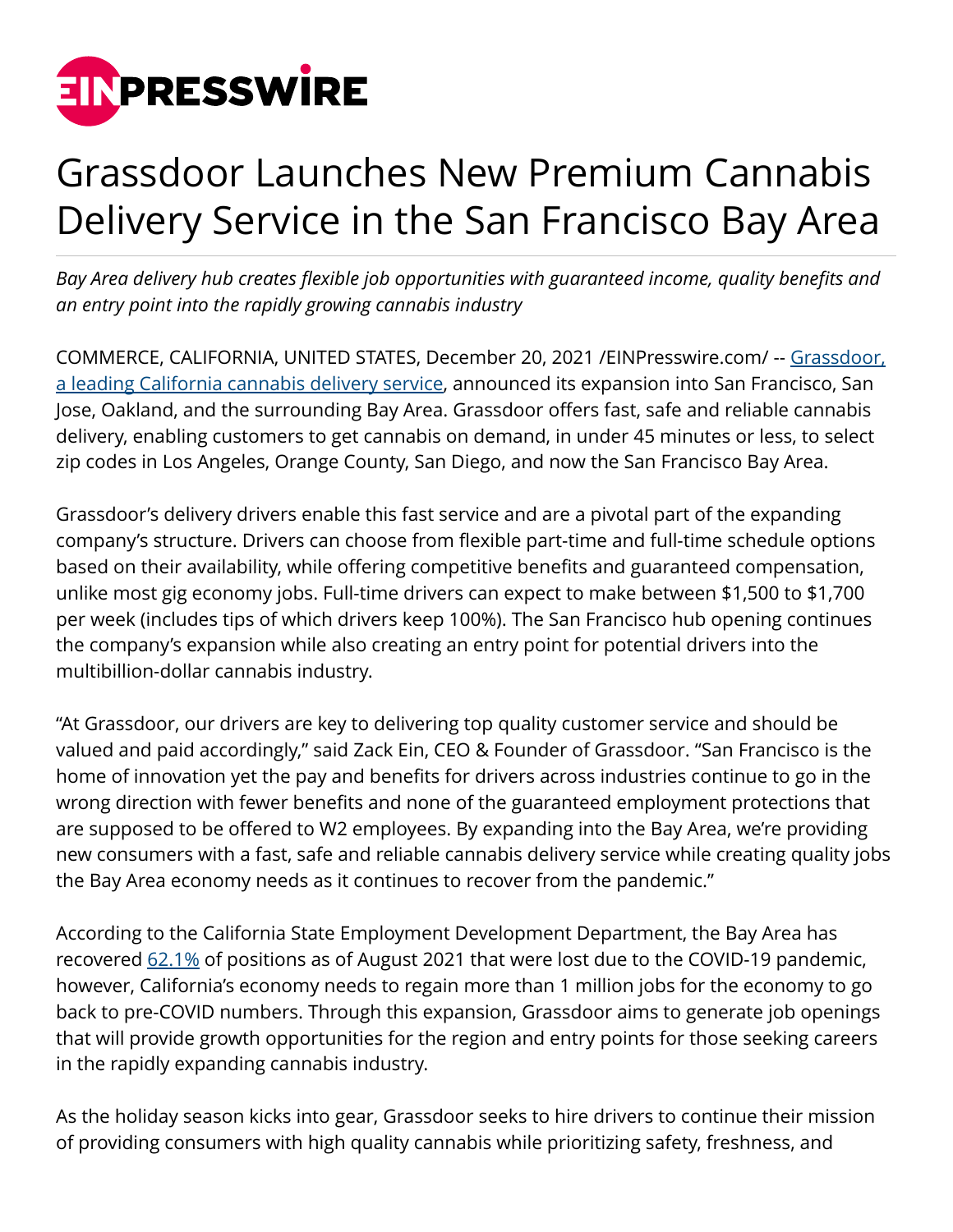affordability with friendly service.

Compensation and top benefits for drivers in the San Francisco Bay Area include:

- Average take home pay for full time drivers: \$1,500 to \$1,700 per week (includes cash tips of which drivers keep 100%)

- Paid health insurance
- 10 days annual PTO
- Mileage reimbursement at 57 cents per mile
- Bonus Programs: Drivers can earn up to \$5,000 per year based on performance
- Paid family leave, grievance days, disability, unemployment, etc.
- 30% off employee discount
- Paid training
- Flexible schedules

To learn more about Grassdoor, their employee benefits and job openings, please visit [https://grassdoor.com/becomedriver.](https://grassdoor.com/becomedriver)

## About Grassdoor

Founded in 2018, Grassdoor delivers the top Cannabis brands in 45 minutes or less throughout Southern California and the San Francisco Bay Area. Through a high-tech software application, Grassdoor manages a team of in-house, delivery driver employees that are supported by a statewide network of compliant delivery hubs to offer the most reliable Cannabis delivery service in California. Grassdoor is comprised of Cannabis connoisseurs that spend endless hours scouring the best farms in the state to create a curated menu with a variety of flowers ranging from ultra-premium exotics to old school staples and seasonal sun grown strains. Aiming to provide the highest quality possible, Grassdoor has tested all products available on their website, providing consumers with fresh cannabis products. More information about Grassdoor can be found at [https://grassdoor.com.](https://grassdoor.com)

MikeWorldWide Grassdoor grassdoorpr@mww.com